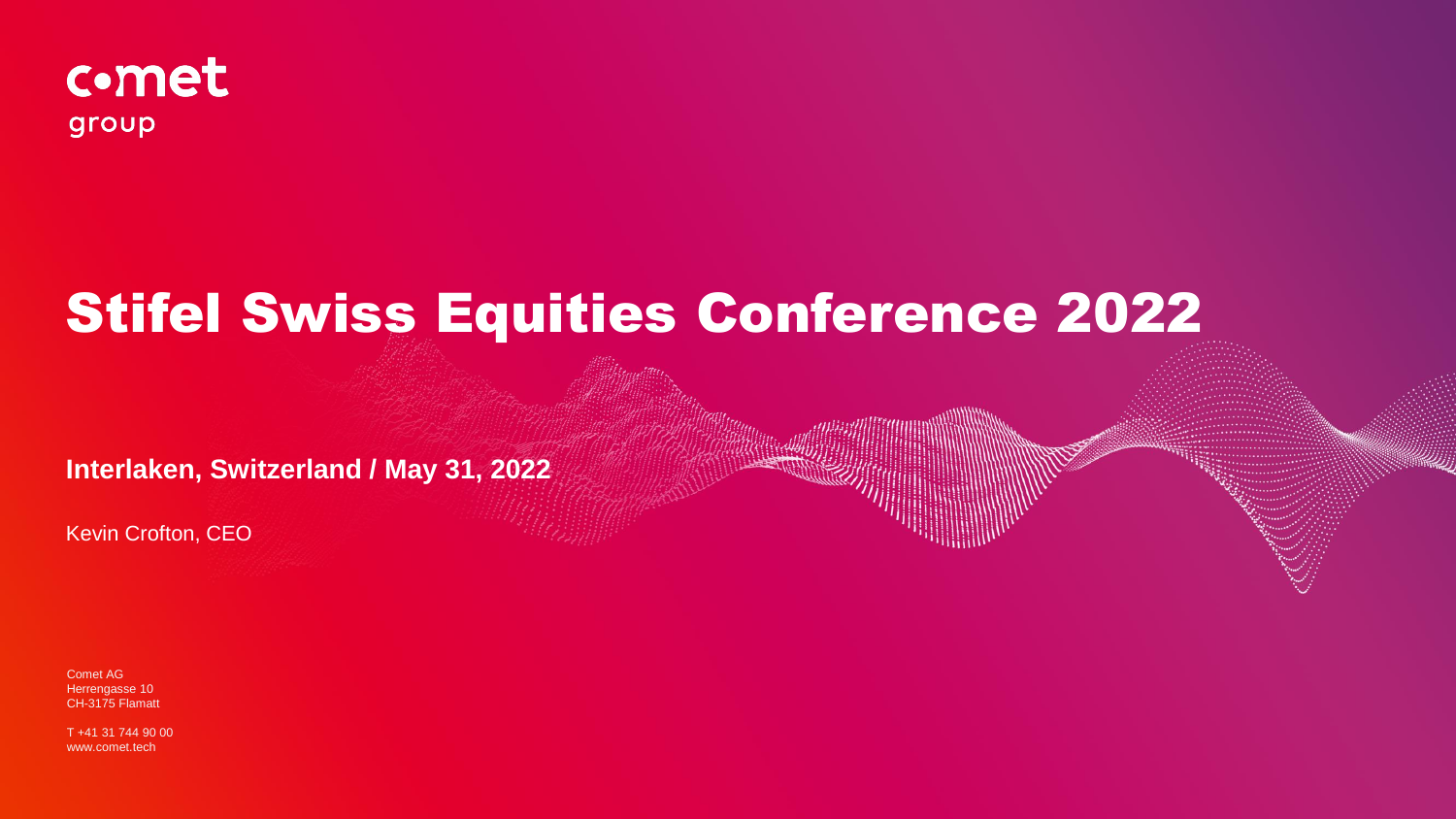#### Cautionary statement regarding Forward Looking Statements

This document contains forward-looking statements about the Comet Group that may be subject to uncertainty and risk. Readers should therefore be aware that such statements may deviate from actual future outcomes or events. Forwardlooking statements in this document are projections of possible future developments. All forward-looking statements are made on the basis of data available to Comet at the time of preparation of this document. The Comet Group assumes no obligation whatsoever to update or revise forward-looking statements in this document, whether as a result of new information, future events or otherwise.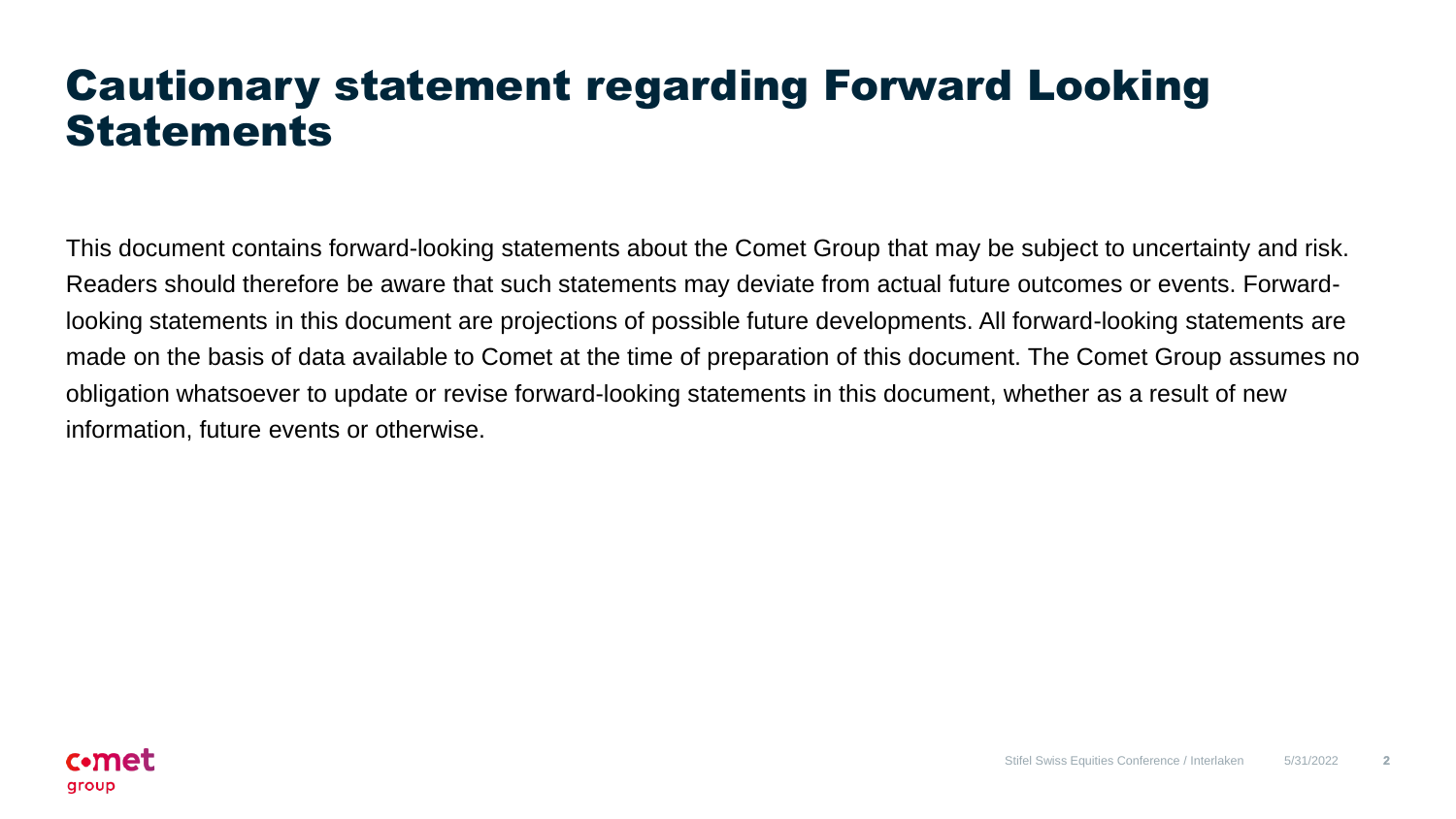### Comet: market leader in RF power and x-ray technology



**c**•met group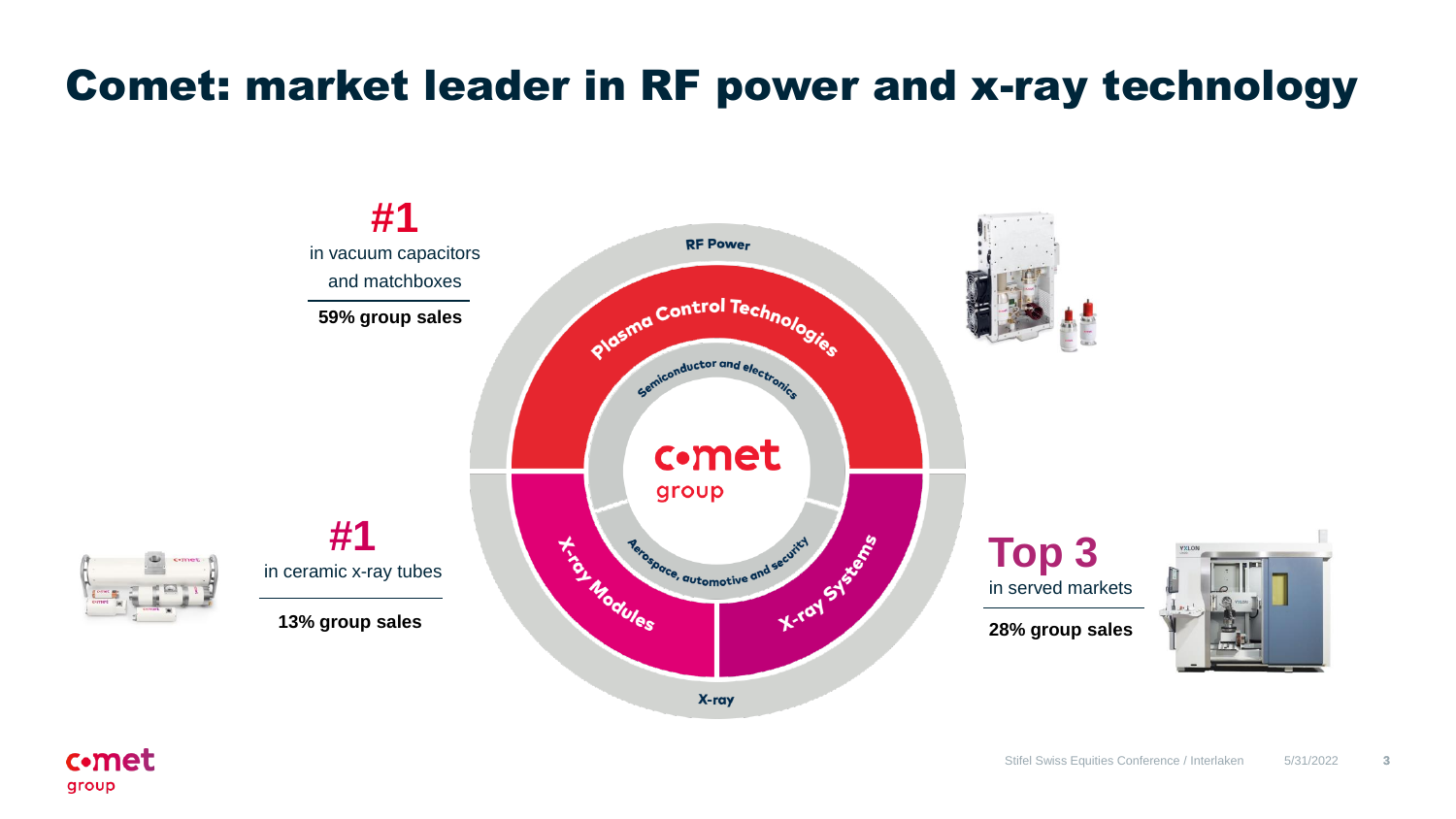#### Global presence close to our customers

**E** 

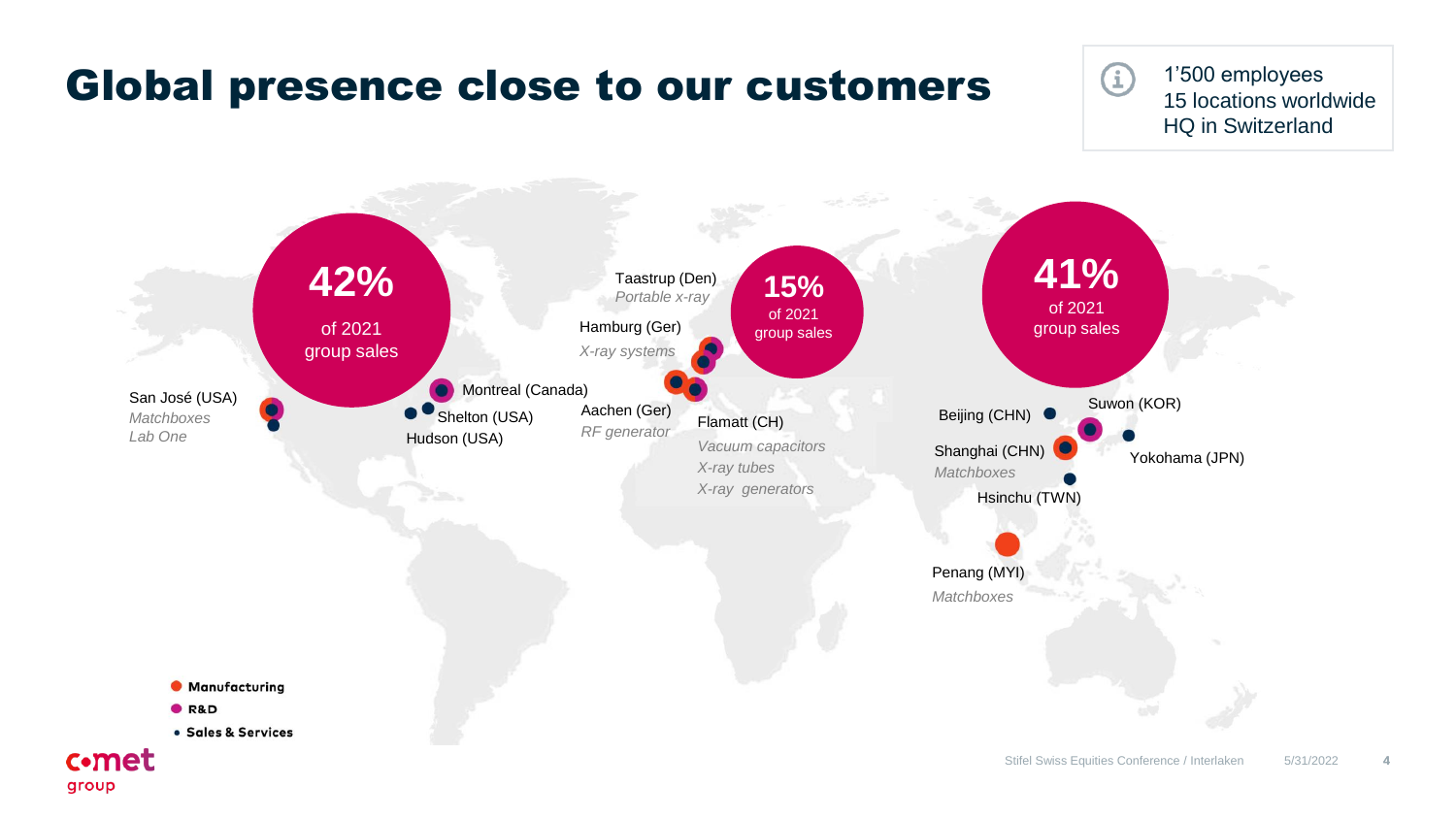### Served available market growth outpaces overall industry

**Driven by semiconductors and electronics**



**c**•met group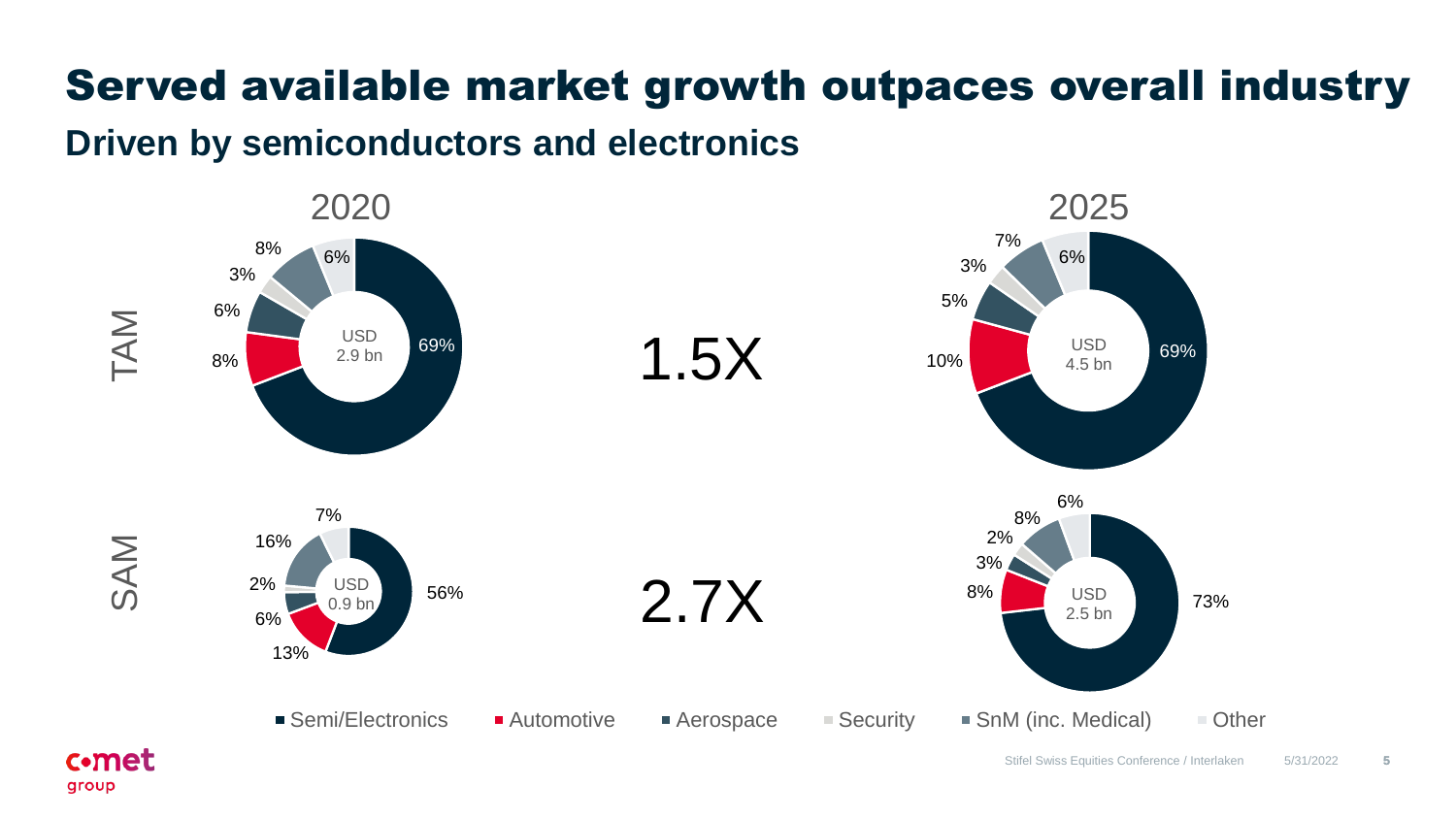### A full pipeline of opportunities

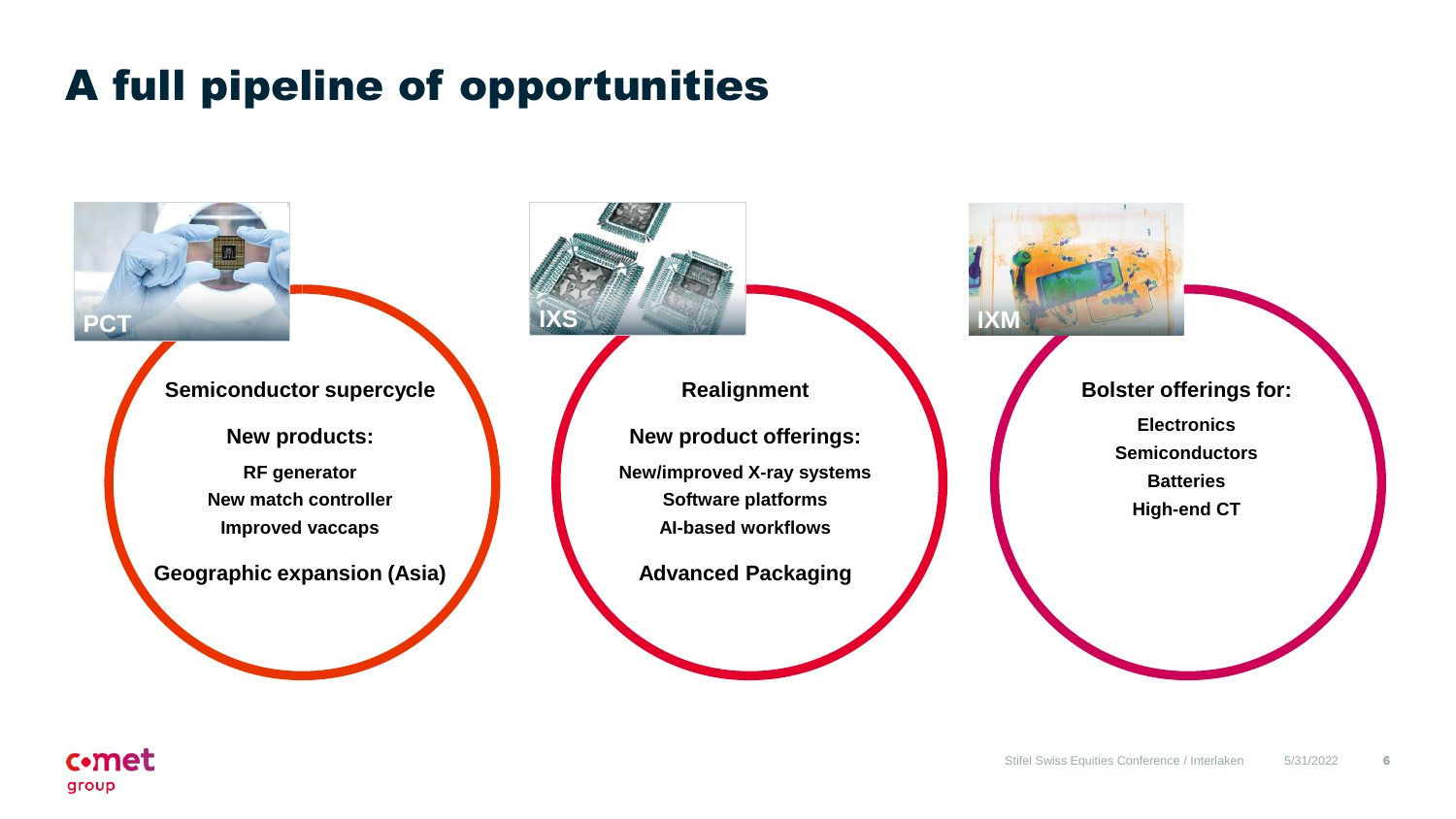#### RF generator completes a state-of-the-art RF subsystem offering

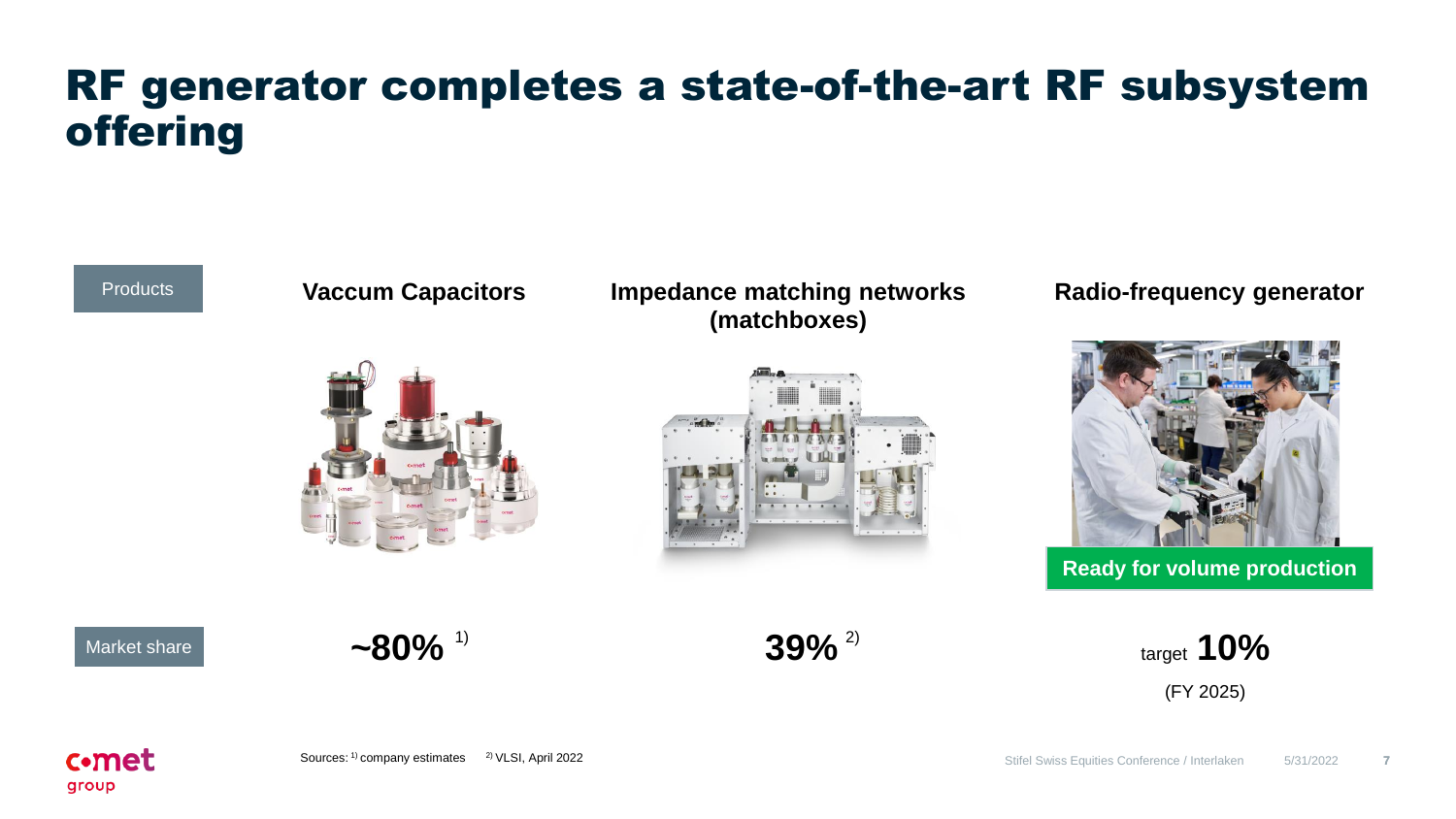#### Comet: growing faster than the market and its main competitors for years



Source: TechInsights (VLSI) April 22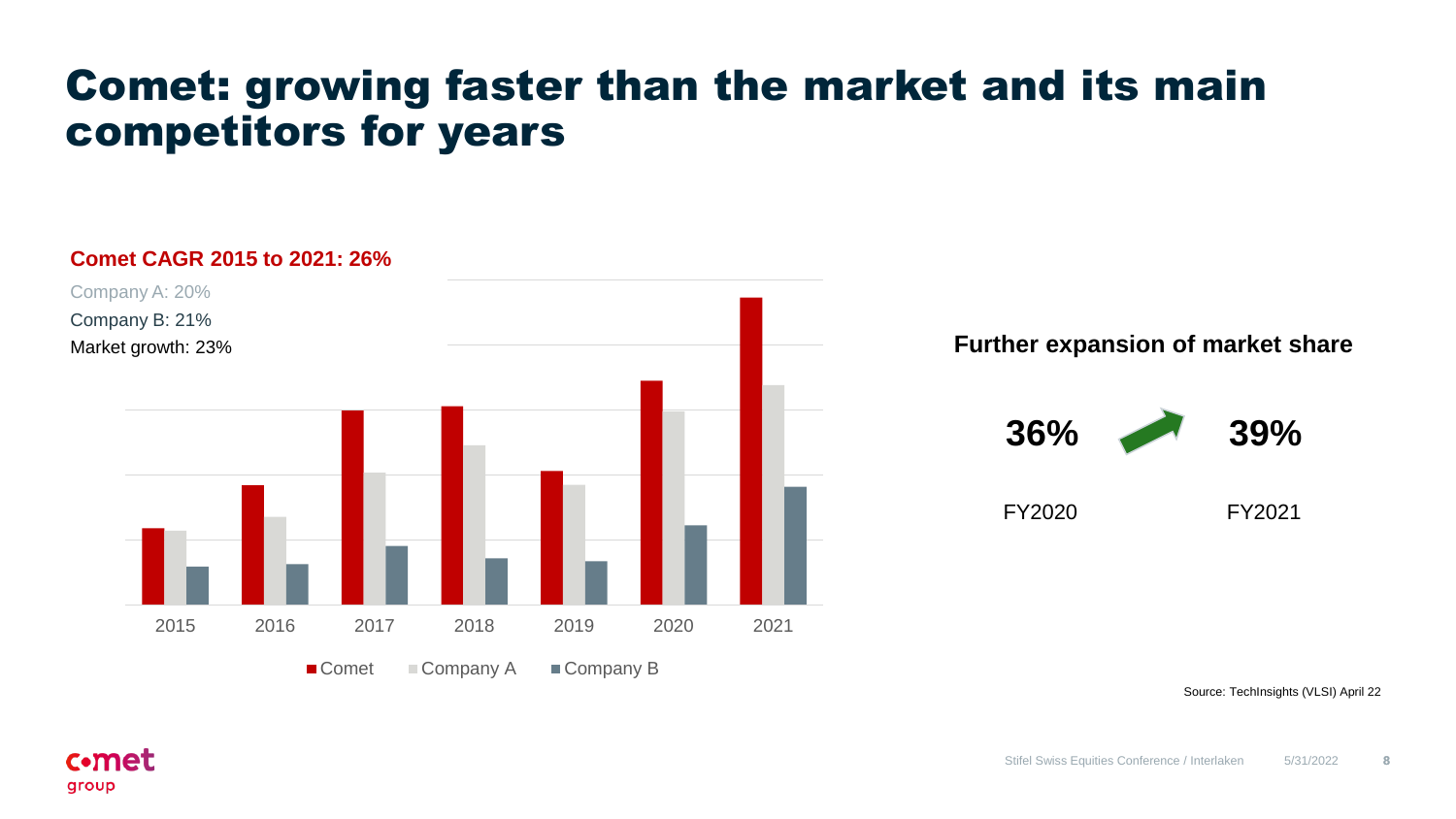# Repeated acceleration in wafer fab equipment forecast

**Chip (device) complexity requires more plasma-based equipment – and RF power subsystems**

**c**•met

group

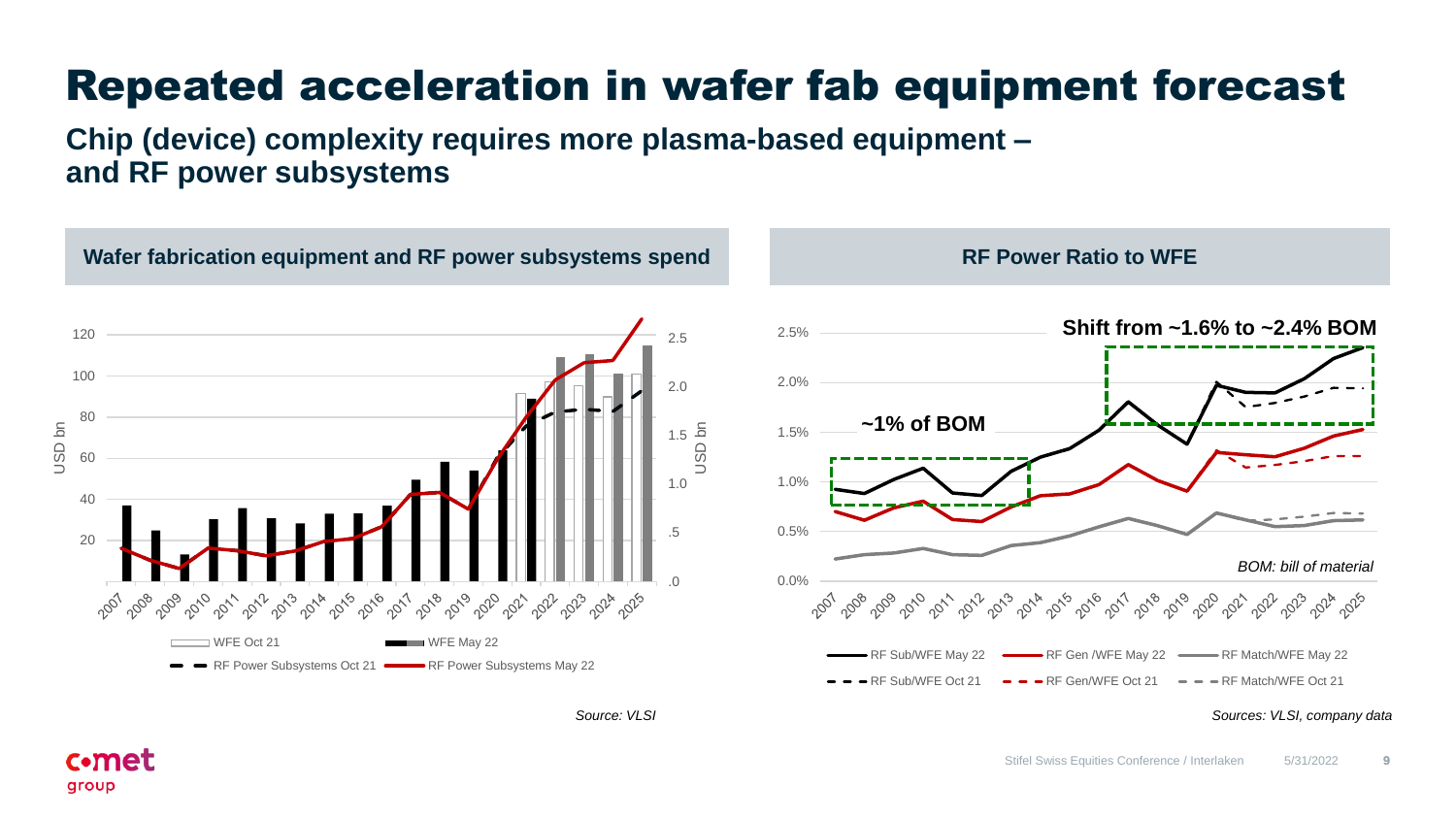### RF Generator: step-by-step progressing to cover full range of energy-frequency regimes

New RF generator: product family, each type covers different power/frequency ranges

Phase 1 (2021/2022): most common  $E / v$  range, full market introduction imminent

Phase 2: beta tests in 2022

Target: more beta test phases to cover majority of common  $E / v$  ranges in plasma processing

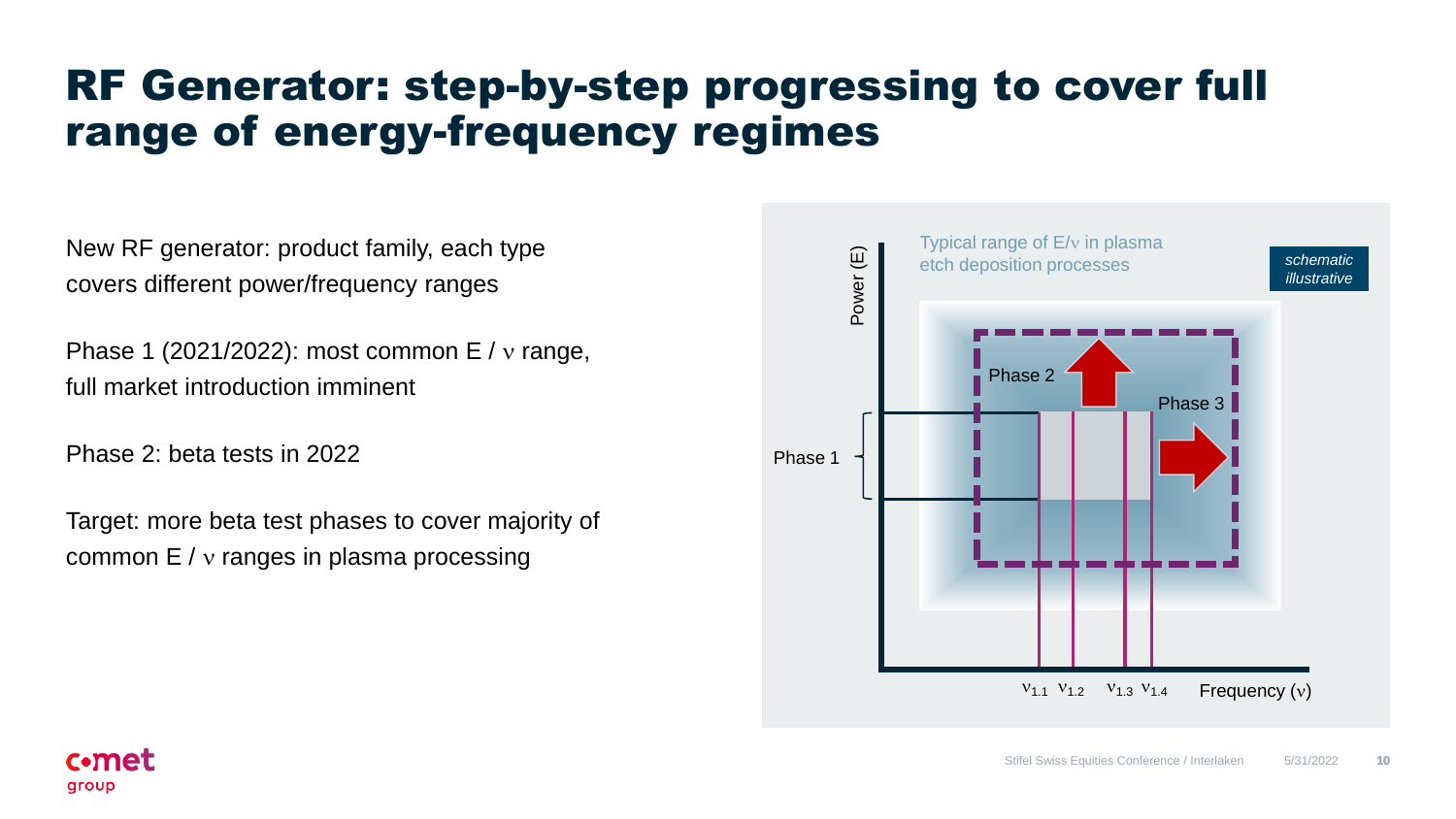### Multiple opportunities, manageable challenges



c•met

group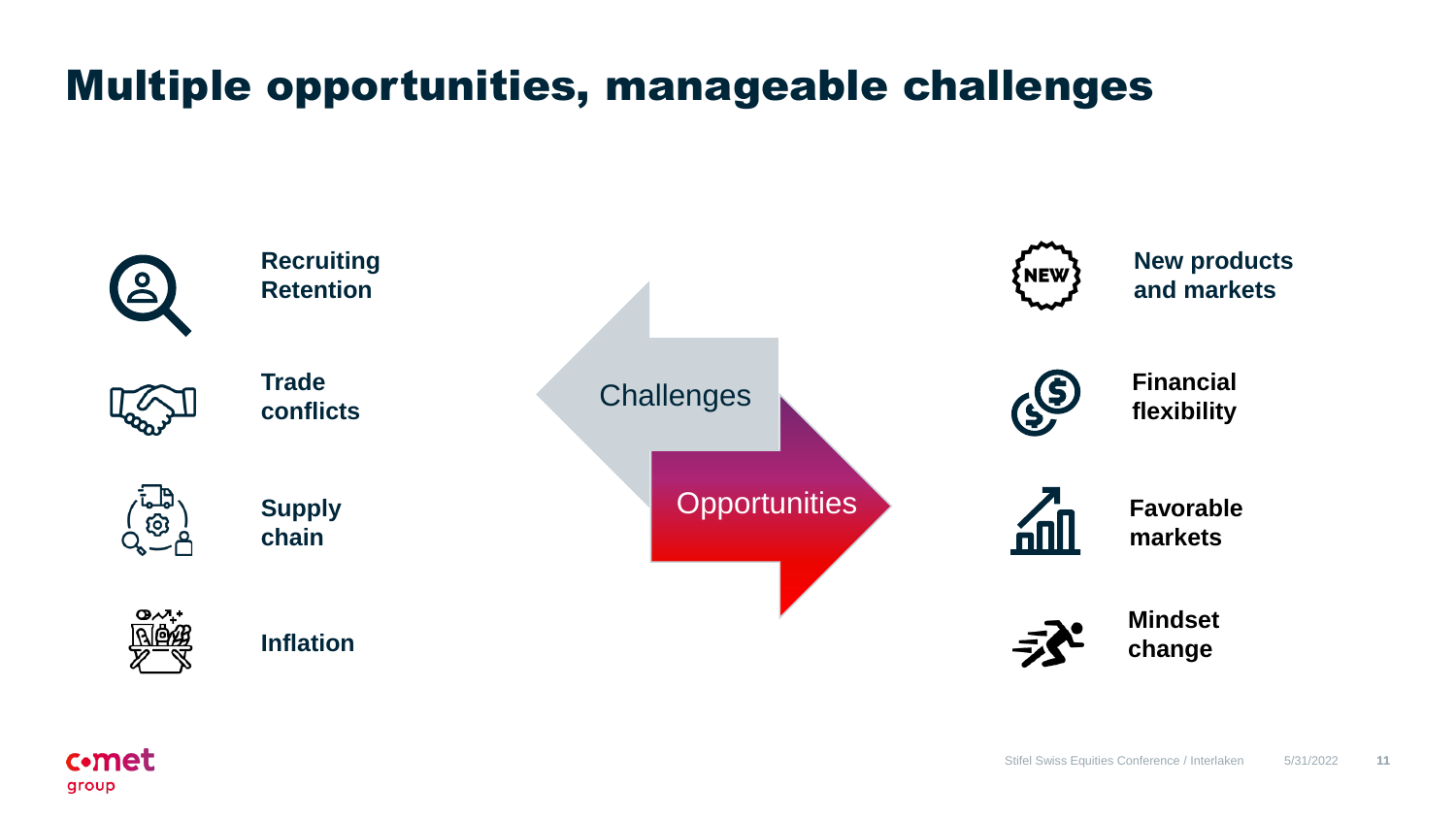## 2022: another year of growth

#### **Q1 2022: a good start into the year**

- strong performance of fiscal year 2021 continued
- book-to-bill-ratio of 1.4 end of Q1 signals strength in our end markets
- operational flexibility: managed persistent supply chain challenges, protected ability to generate sales
- China zero-COVID policy: some sales shifted from H1 into H2 2022

#### **FY22: geopolitics continue to drive uncertainties**

- continue to vigorously implement focus strategy
- address challenges: workforce recruitment, supply chain disruptions, rising energy and logistic costs

#### **Guidance FY22**

# Revenue (in million CHF) 570 to 610

EBITDA margin (in %) 21.0 to 23.0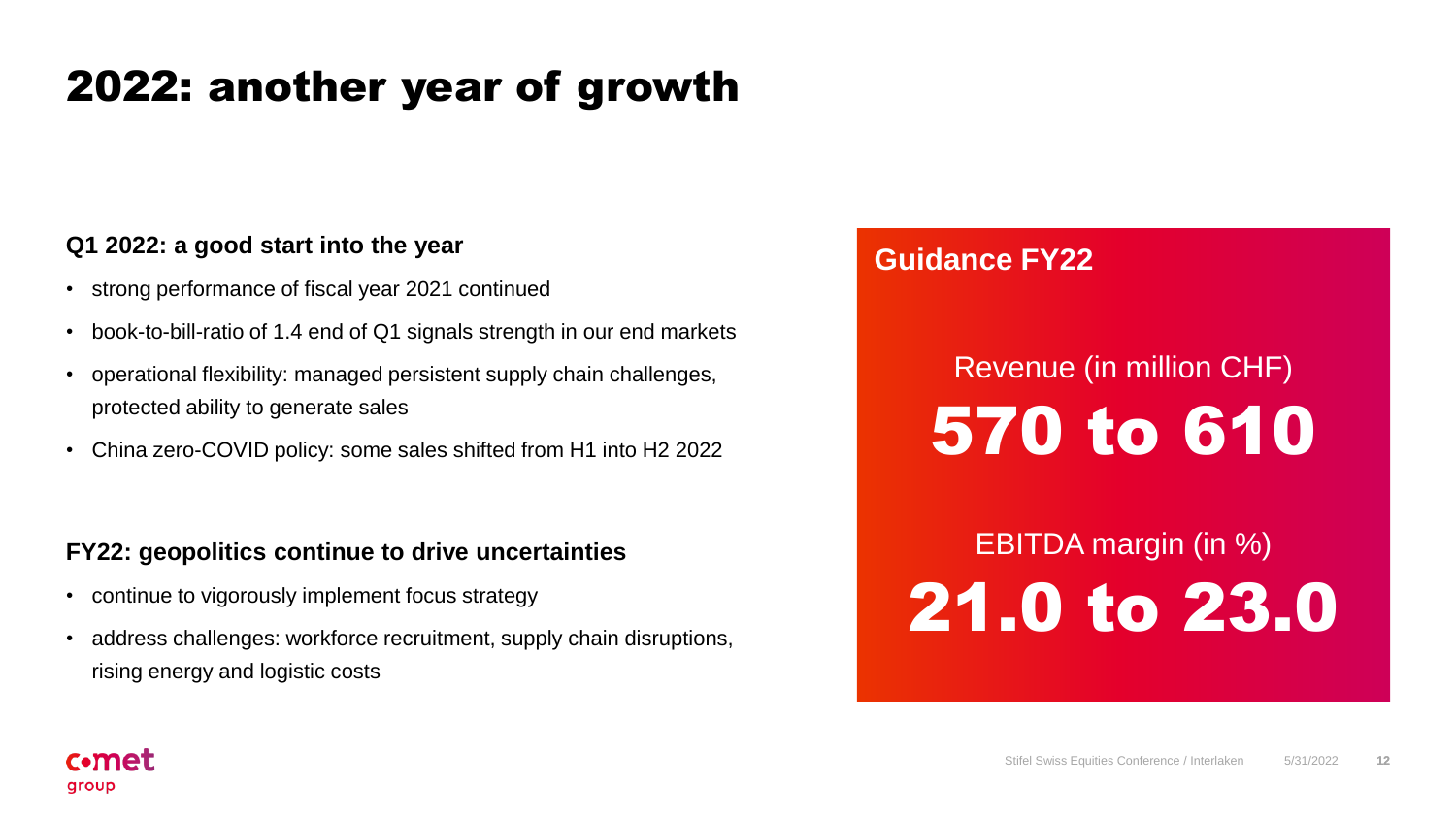# Confident in our 2025 ambitions

**>830 CHFm sales / ~25% EBITDA margin / ~30% ROCE**